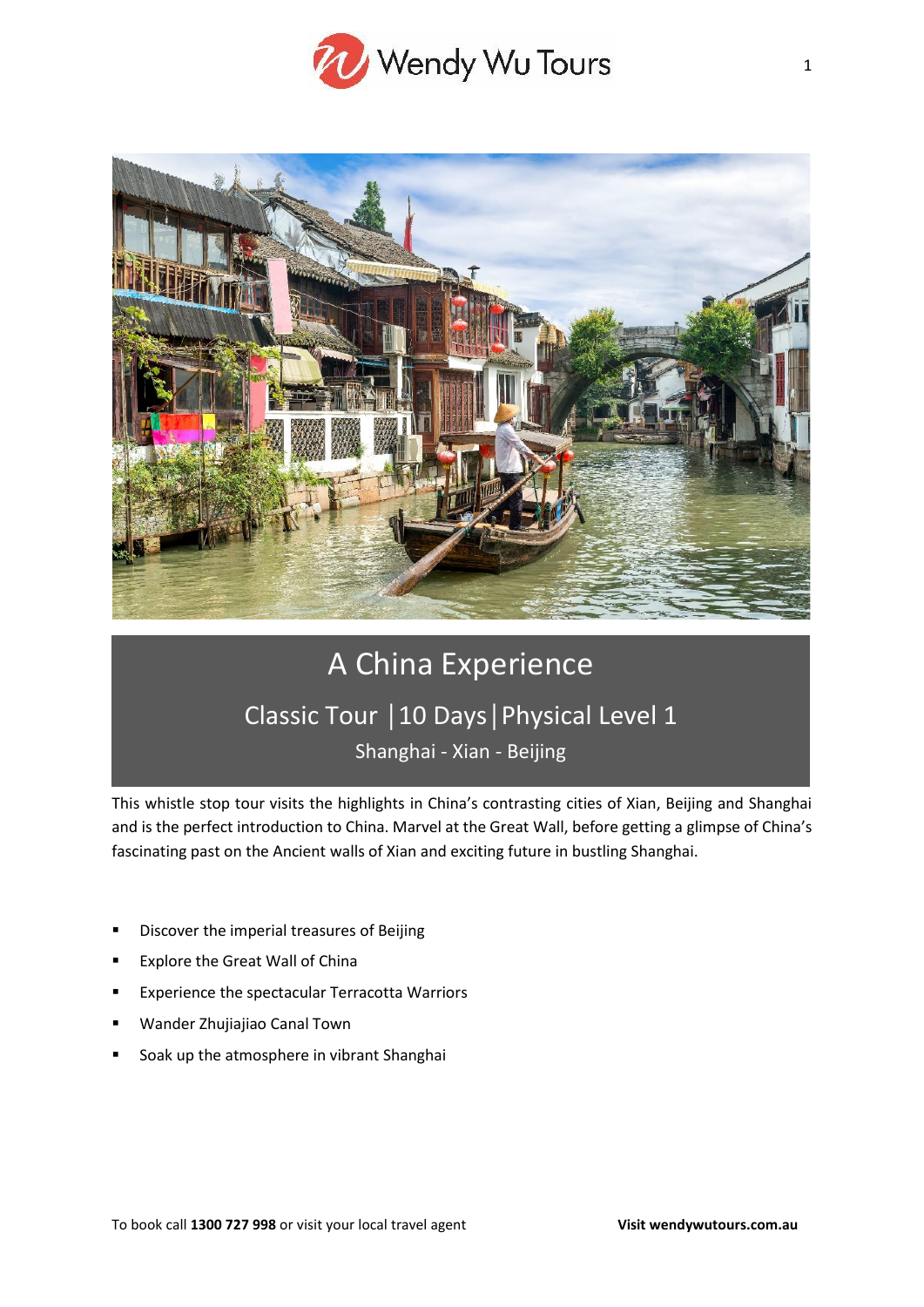



# A China Experience Tour Inclusions:

- Return international economy flights, taxes and current fuel surcharges (unless a land only option is selected)
- All accommodation
- All meals
- All sightseeing and entrance fees
- All transportation and transfers
- English speaking National Escort (if your group is 10 or more passengers) and Local Guides
- Visa fees for Australian passport holders
- Specialist advice from our experienced travel consultants
- Comprehensive travel guides

*The only thing you may have to pay for are personal expenditure e.g. drinks, optional excursions or shows, insurance of any kind, customary tipping, early check in or late check out and other items not specified on the itinerary.*

# Classic Tours:

These tours are designed for those who wish to see the iconic sites and magnificent treasures of China on an excellent value group tour whilst travelling with like-minded people. The tours are on a fully-inclusive basis so you'll travel with the assurance that all your arrangements are taken care of. You will be accompanied by our dedicated and professional National Escorts and local guides, whose unparalleled knowledge will turn your holiday into an unforgettable experience.

# Physical Level 1:

All our tours feature a physical rating to help you select the right holiday for you. To travel on any of our tours requires unaided mobility and the ability to stroll around the sights.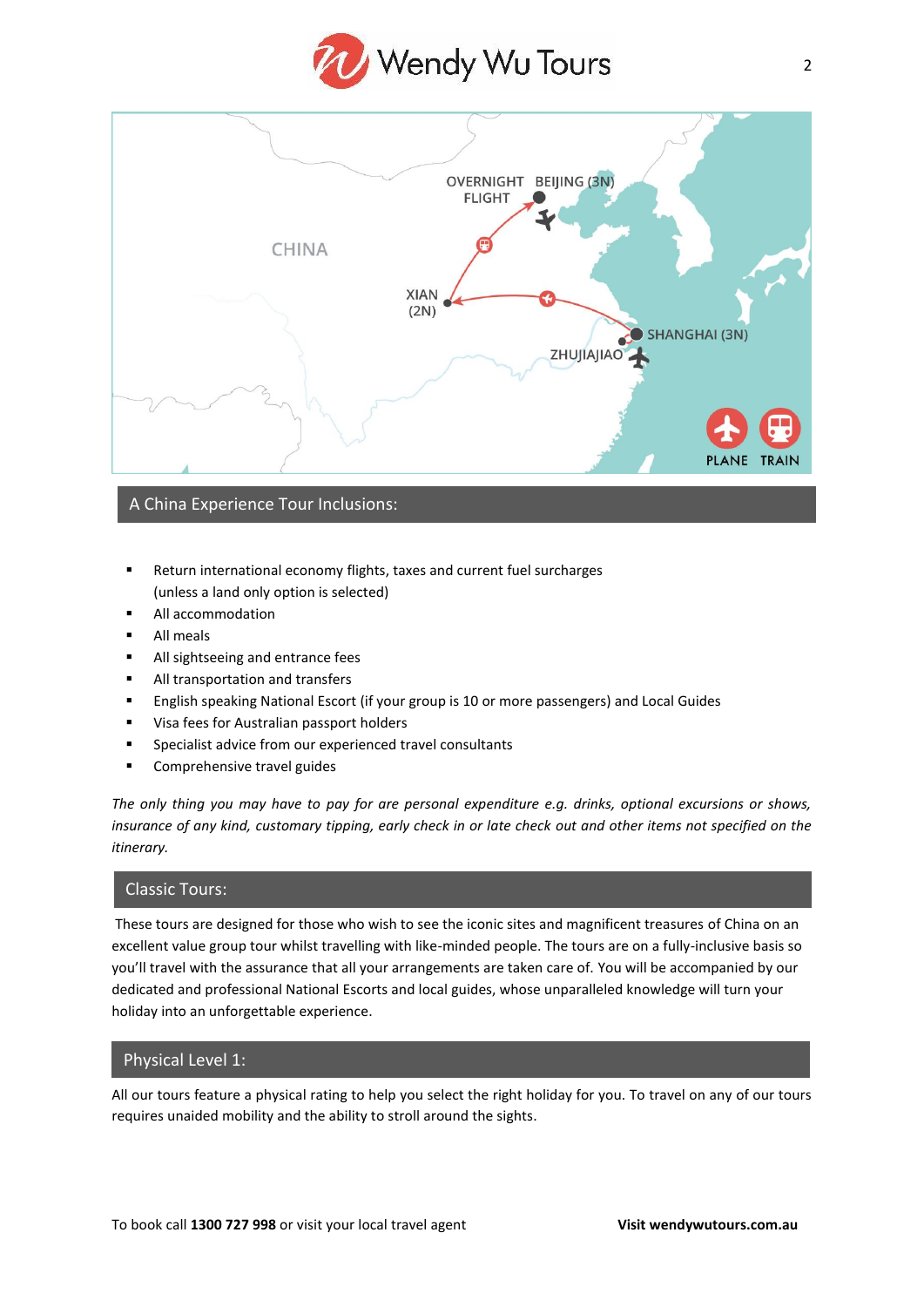

'A China Experience' is rated as a **physical level 1** tour. A reasonable level of fitness is required but it's more about spending time on your feet rather than covering large distances. You'll be getting on and off coaches and boats, walking around the sights and climbing some steps.

- There will be sightseeing on foot for both short and extended periods of time
- On the Great Wall of China in Beijing some of the walking will be at an incline

Of course, our National Escort and Local Guides will always endeavour to provide the highest level of service and assistance; however, they cannot be expected to cater for customers who are unfit to complete the itinerary.

# Country Profile: China

China's civilisation is the oldest in the world and has a history dating back over 5,000 years. With 56 ethnic groups, 22 provinces and eight major dialects, China has a rich and varied culture and way of life. It is home to a wealth of tourist sights and cultural relics, which entice our guests to return again and again to this exciting destination.

# Joining Your Tour

The tour is 10 days in duration including international flights. Please note due to flight schedules passengers may arrive/depart on Day 2.

Travellers booked on 'Land Only, the price includes visa fees and your arrival/departure airport transfers if arriving/departing on the start and conclusion date of your tour. Please advise your international flight times to reservations. Join the tour on Day 1 in Shanghai and end the tour on Day 9 in Beijing. Please refer to your final itinerary for more specific meeting instructions pertaining to your departure.

# Itinerary Changes

It is our intention to adhere to the day-to-day itinerary as printed; however, the order of events or sightseeing may change as we look to improve our tours or as local conditions dictate. In these circumstances we will make the best possible arrangements maintaining the integrity of your trip.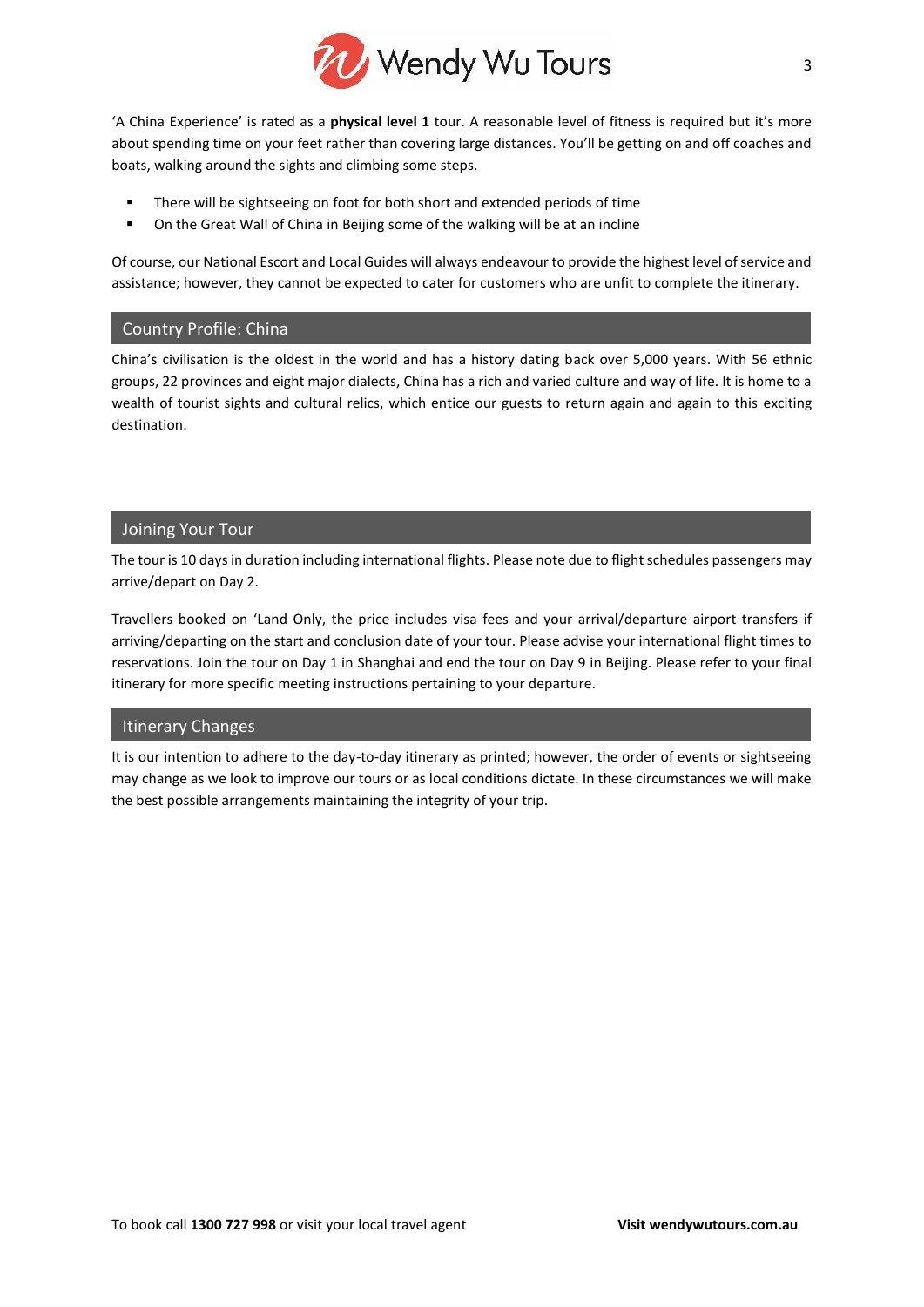

# Itinerary – A China Experience

### Day 1: Shanghai

Fly to Shanghai. On arrival you will be met at the airport by your local guide and/or National Escort from Wendy Wu Tours. Together with all other group members who may be arriving at a similar time, you will transfer approximately 1 hour to your hotel for your 3-night stay.



#### **Destination Information**

**Shanghai –** Once known as the 'Paris of the East', Shanghai is now one of Asia's most influential cities. Prior to communist arrival in 1949, Shanghai was a city with European-style mansions and was the most important trading port in Asia. Today it presents a blend of cultures; the modern and the traditional, along with the occidental and oriental. Modern skyscrapers intermingle with 1920s 'shikumen' buildings. This combination is what attracts millions of visitors each year.

# Day 2: Shanghai

Today's explorations include the peaceful Yu Garden and the atmospheric alleys of the old town. Admire the magnificent colonial architecture along the Huangpu River with a stroll along the Bund before visiting the Silk Factory. Sightseeing today involves a full day of touring around the centre of the city with 3-4 hours on foot. Later, cruise on the mighty Huangpu River for stunning night vistas.



#### **Destination Information**

**Old Town and Yu Gardens** – The old town of Shanghai, where cobbled streets are lined with traditional shops selling herbal medicines, handicrafts, Chinese tea and a variety of tantalising snacks, is the original centre of Shanghai and for decades was the seat of Chinese authority in Shanghai. The Yu Gardens is seen as one of the most perfect examples of Chinese garden style. Built by the Ming-era governor, Pan Yunduan, as a retirement gift for his father, the Yu Gardens is home to exquisite jade rock, koi-filled ponds and stunning, tranquil pavilions.

**The Bund** – Recognised as Shanghai's former 'Wall Street', the Bund is home to an impressive collection of buildings from the early trade houses of the 1850s to the glamorous Art Deco modernism of the 1920s. Originally the home of the foreign population of Shanghai, the Bund's architecture has inherited much western influence and is a stark contrast to the Pudong skyline, sitting across the Huangpu River.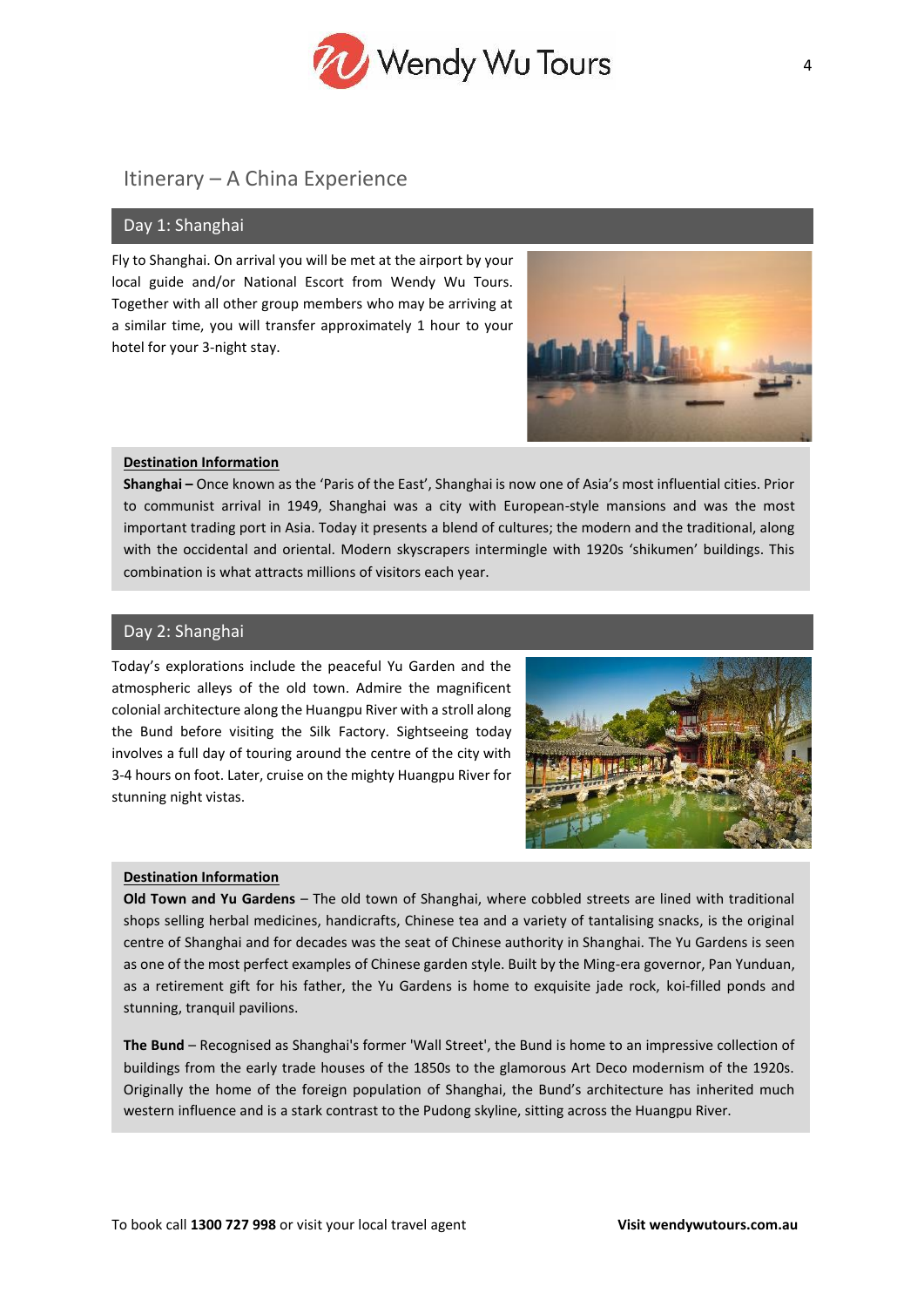

**Silk Factory** – The Silk Factory is an educational journey through the production of silk, one of China's most famous and luxurious materials. Learn about the use of silkworms and silk moths in its production; the manufacturing process; as well as silk's journey along the Silk Road which brought this product across Asia and Europe.

**Huangpu River Cruise –** There is no better way to see the juxtaposition of eras in Shanghai's history than by taking a cruise on the Huangpu River. At night, the dazzling colours and lights from Pudong shine bright onto the more modest twilight of the Bund.

# Day 3: Zhujiajiao

Today, drive approximately 1 hour to Zhujiajiao, one of Shanghai's sleepy water towns. Sightseeing here is leisurely and involves a couple of hours exploring on foot. Later, return to Shanghai and enjoy the ancient treasures of the Shanghai Museum before wandering around People's Square. End the day watching a Chinese acrobatic show.



#### **Destination Information**

**Zhujiajiao –** One of Shanghai's sleepy water towns, Zhujiajiao is built on an old canal system once used to transport goods all over imperial China. The town's alleyways exude old-world charm, whilst the waterways are lined with ancient buildings and crossed by stone bridges.

**Shanghai Museum –** One of the most esteemed and acclaimed museums in China, the Shanghai Museum has a comprehensive collection of ancient Chinese art. Sprawled over five floors, one could spend half, if not a full day in this comprehensive museum. The shape of the museum was designed to resemble a Chinese vessel, known as a Ding.

**People's Square –** Home to the Shanghai Museum, People's Square is an ideal centre for people to meet, do tai chi and take part in dance classes.

# Day 4: Shanghai – Xian

Fly 2 and a half hours to Xian for a 2-night stay. Visit the lovely Little Wild Goose Pagoda and take a stroll through the exotic Muslim Quarter.

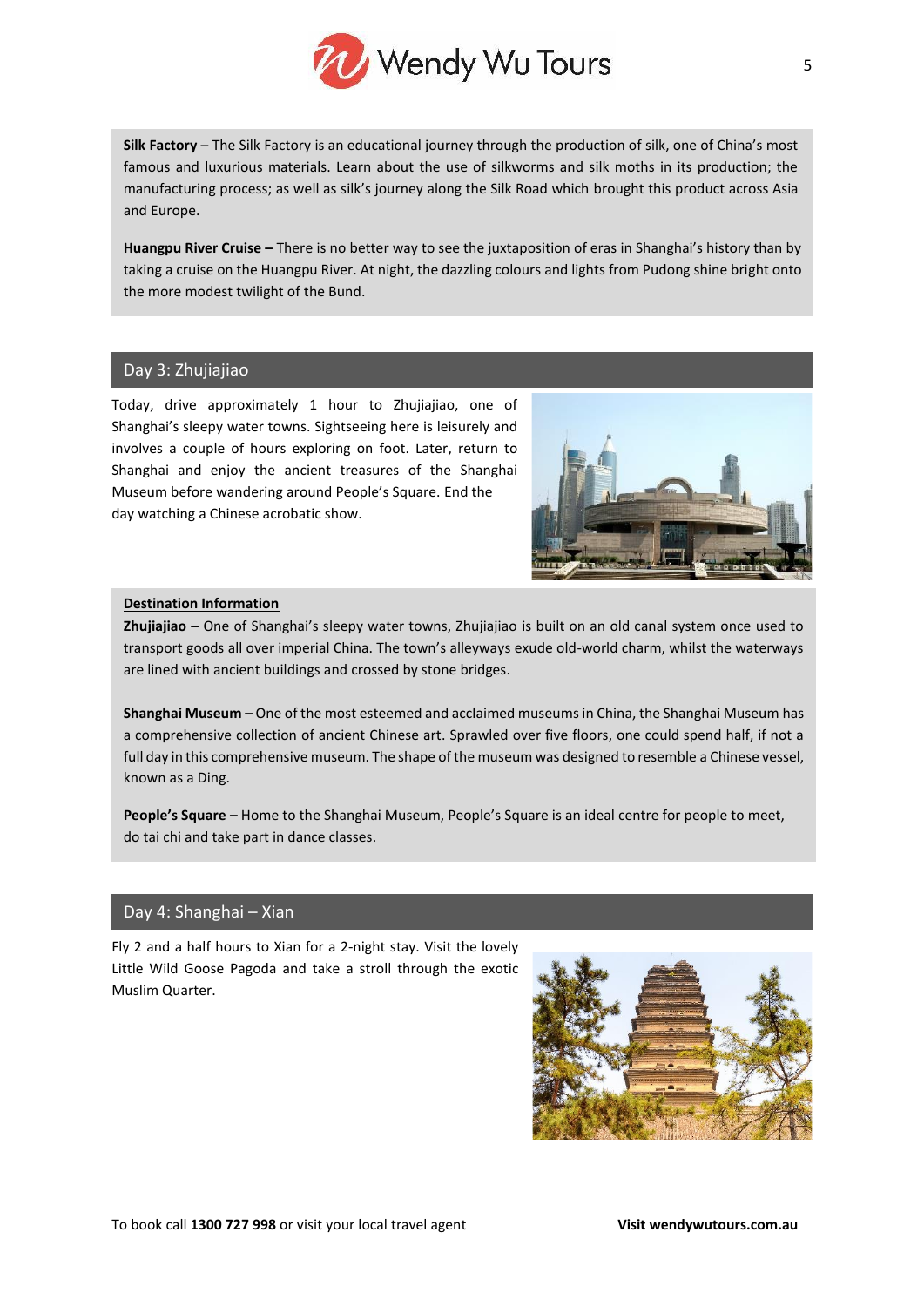

#### **Destination Information**

**Xian –** Xian has long played a pivotal role in China's extensive history and has been a thriving hub for cultural exchange, economic trade as well as national politics for centuries. Home to some of China's most ancient sights, diverse architecture and delicious fares, Xian is a must-see destination.

**Little Wild Goose Pagoda –** Dating back to the Tang Dynasty, the Little Wild Goose Pagoda is one of two prominent pagodas in Xian. A former centre for translating Buddhist scriptures from India, the Little Wild Goose Pagoda was said to have survived one of the strongest earthquakes in world history.

**Muslim Quarter –** The Muslim Quarter is the hub of Xian's Islamic community and is home to many stalls selling a myriad of snack foods, a trove of silks and fabrics, and delightful oriental knick-knacks.

# Day 5: Xian

Spend the morning viewing the enigmatic ranks of the life-sized Terracotta Warriors. The Museum of the Terracotta Warriors and Horses is located approximately a 1-hour drive outside of Xian. From the bus park to the museum entrance there is a 15-minute walk. There are electric carts offered by private vendors which can be organised at your own cost. There is no electric cart available for the return from the museum exit to the bus park. Within the museum area the warriors can be seen in three different 'pits', which are



active archaeological digs. The site is large and will take about 2 ½ hours to explore. After this, visit the Xian Art Ceramics and Lacquer Exhibition Workshop to see smaller models of the warriors being made. Later, stroll on the beautifully preserved 14<sup>th</sup> century city walls that enclose Xian's old town. The local guide will give you time to explore the ancient city walls at your own pace. There are options here to hire a bicycle or an electric cart to drive along the length of the wall. These are offered by private vendors and can be organised at your own expense. This evening, feast on traditional Shui Jiao dumplings and enjoy a performance of Tang Dynasty dancing.

Please note: If you wish to undertake a bike ride on the Ancient City Wall, we strongly recommend wearing a helmet

#### **Destination Information**

**Terracotta Warriors –** One of the most significant archaeological discoveries of the 20<sup>th</sup> century, this unearthed terracotta army is comprised of over 7,000 soldiers, horses and chariots. The army was built in life-sized form by thousands of workers and designed by Emperor Qin Shi Huang to defend himself in the afterlife.

**Xian Art Ceramics and Lacquer Exhibition Workshop –** See smaller versions of the enigmatic Terracotta Warriors being created at the captivating Xian Art Ceramics and Lacquer Exhibition Workshop; even purchase your own portable soldier.

**Ancient city walls –** Dating back to the Ming Dynasty in the 14th century, the Xian ancient city wall is one of the best preserved urban fortifications in China. The wall's ideal spot and layout gives visitors a bird's eye view over this fantastic city. Follow the locals' example and take a bike ride to get an ever more spectacular experience.

**Tang Dynasty Dancing show –** Xian, previously known as Chang'an, was an important cultural and historical centre in not only China but in the known-world. The Tang Dynasty Dancing show is an exciting exponent of this prosperous society and keeps alive the splendour of the period.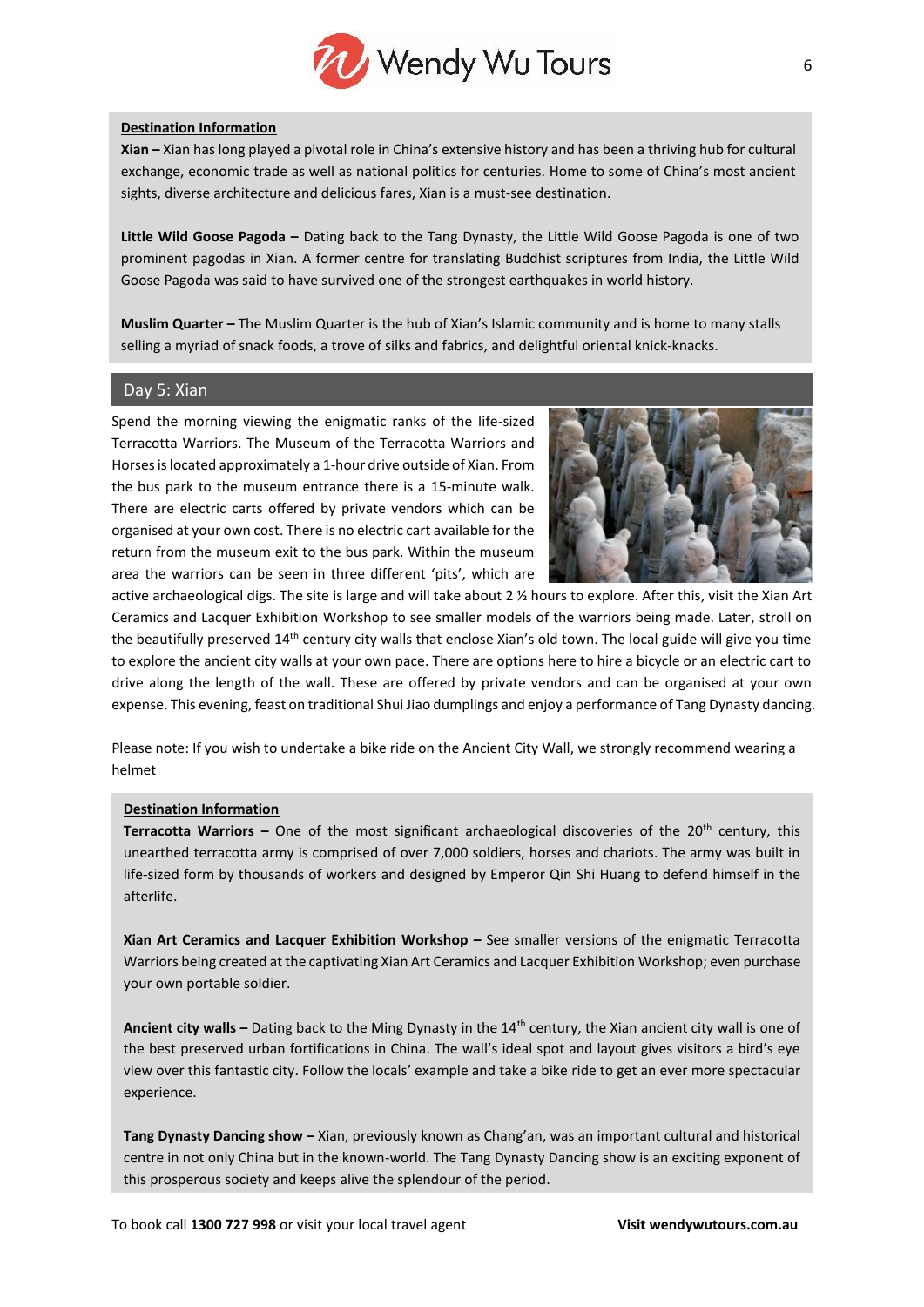

# Day 6: Xian – Beijing

Transfer to the train station and take the bullet train for 5 hours to Beijing. On arrival, enjoy the day at leisure. In the evening there is an option to enjoy a Kung Fu Show (at your own expense).



#### **Destination Information**

**Beijing** – Beijing is the capital of the People's Republic of China. With its unequalled wealth of history, Beijing served as the centre for the many different empires and cultures that ruled China and has been the heart of politics and society throughout its long history. The ancient monuments, the stories of days gone by as well as the dynamic and modern city Beijing has become today, make it a destination not to be missed.

**Hutongs** – The Mongol rulers of Beijing established this style of housing in the 13th century as tenancy for the growing population of the city. Hutongs were designed to reflect the Chinese system of Feng Shui with four hutongs joining together to make a courtyard in the middle, known as Siheyuan. In more recent times, the hutong suburbs were in jeopardy of disappearing, but a fierce debate between developers and those who fought to protect the architecture and the hutong way of life diminished the threat.

# Day 7: Beijing

Walk across the lengths of Tiananmen Square and into the magnificent Forbidden City. Soak up the harmonious ambience of the Temple of Heaven where you can watch, or take part in, an outdoor dance class. Enjoy a walk through the traditional hutongs, where the narrow alleys offer an authentic glimpse of old Beijing. You will spend approximately 6 hours sightseeing today, predominately on foot.

*Please note: The Forbidden City is closed on Mondays. If this day* 



*of touring falls on a Monday, your touring in Beijing will be switched around so that the Forbidden City is visited on an alternative day.*

#### **Destination Information**

**Tiananmen Square** – Built under the guidance of Chairman Mao Zedong, Tiananmen Square is one of the largest public squares in the world, said to hold a capacity crowd of over one million. It houses not only the Monument to the People's Heroes, it is also the final resting place of Chairman Mao himself in the Mausoleum of Mao Zedong.

**Forbidden City –** The sacred centre of the Chinese empire for 500 years and home to the Ming and Qing dynasties, the Forbidden City is a vast complex of over 900 buildings and covers an area of 180 acres. Since 1987, the Forbidden City has been a UNESCO World Heritage Site and its palatial architectural style has been an influence on many imperial buildings throughout Asia.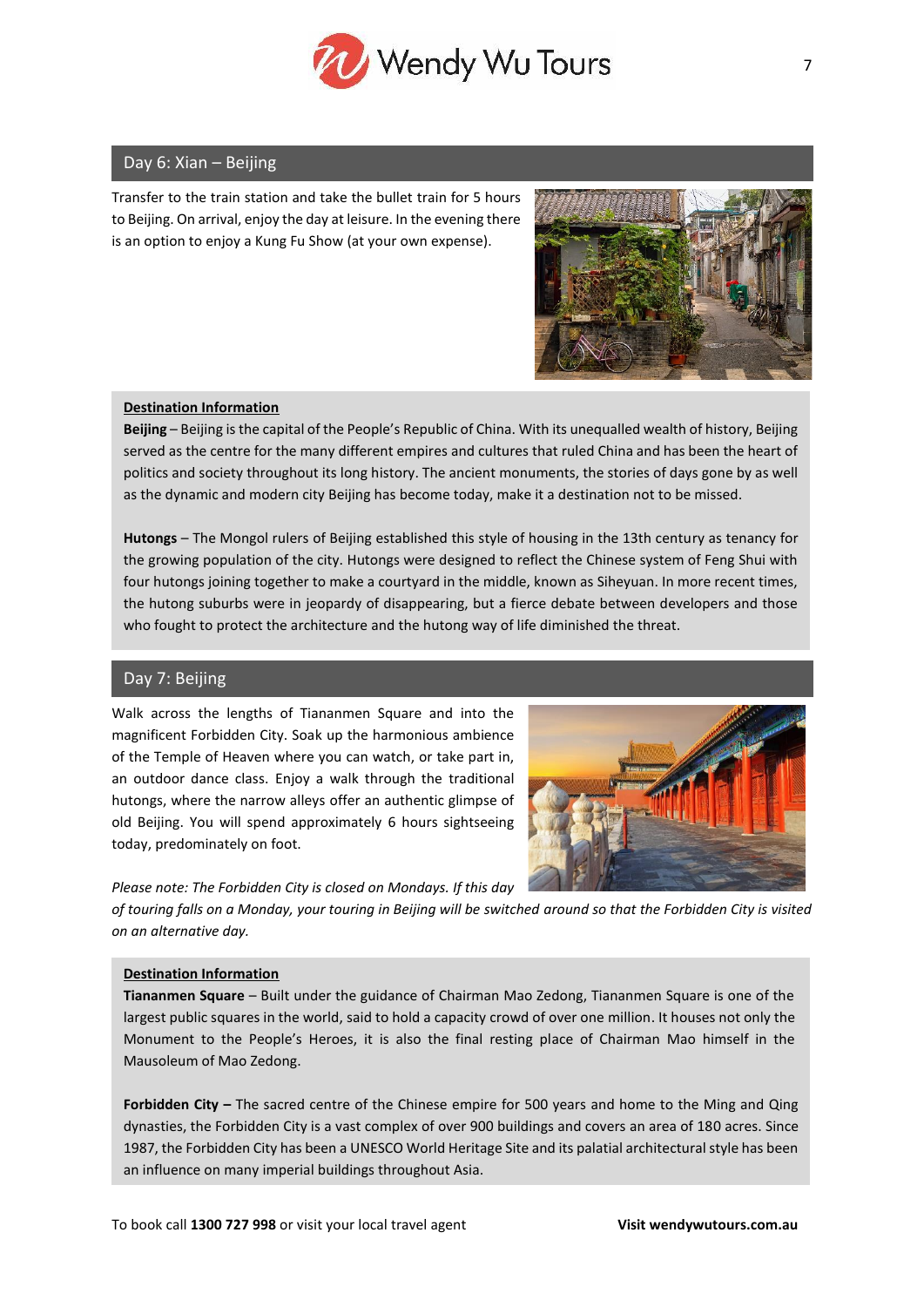

#### **Destination Information**

**Temple of Heaven –** Set in a 267-hectare park surrounded by a long wall and with a gate at each compass point, the Temple of Heaven is absolutely unique. It is one of the most perfect examples of Ming architecture. The Temple of Heaven was created as a place of worship for the Emperors, who would ask for prosperity, longevity and good harvest for the people. Walking through the park we will see the many groups of local people that gather here every day to sing folk songs, practice Tai-Chi and sword dancing, play chess or just come to sit and chat.

**Chinese Acrobatics –** Chinese Acrobatics incorporates many forms of dramatic art, including acrobatics, contortionism, juggling and plate spinning.

# Day 8: Beijing

Rise early this morning and drive approximately 2 hours northwest of the city to the Juyongguan Pass. Here you can take a walk on the Great Wall of China, appreciating the wall itself and the dramatic scenery. Your visit here involves walking from the bus to the first section. After your group has been given an introduction to the Great Wall's unique history you will have free time to explore at your own pace. Later, visit the Jade Factory, and in the afternoon, drive approximately 1 ½ hours to wander around the Summer Palace. This evening, savour a delicious Peking duck dinner.



#### **Destination Information**

**Great Wall of China –** Originally built under the first Emperor of China, Qin Shi Huang, The Great Wall of China is the country's most iconic sight. Snaking through the northern countryside from the Gobi Desert in the west into the Bohai Sea in the east, the Great Wall of China is the longest wall in the world and was used as a fortification against northern nomadic tribes. The current structure dates back to the Ming Dynasty over 700 years old.

**Summer Palace –** The former holiday retreat of the Qing emperors, the Summer Palace is a stunning example of Chinese garden style. The Summer Palace incorporates the Fengshui notion of 'Mountain' and 'Water', seen here with tranquil Kunming Lake and magnificent Longevity Hill. A favourite resort of the Empress Dowager Cixi, the Summer Palace is home to a stunning Marble Boat and the Long Corridor, one of the longest outdoor passageways in the world.

**Jade Factory –** Learn about one of China's most symbolic and important materials: jade, at this comprehensive factory. Learn how to spot real jade, watch artisans at work carving this precious stone, and even buy a piece to take home yourself.

**Peking Duck –** A favourite of the Emperor's court and the upper-class elite during the Qing Dynasty (1644- 1911), Peking duck quickly spread throughout Chinese society to become a national favourite and a symbol of China.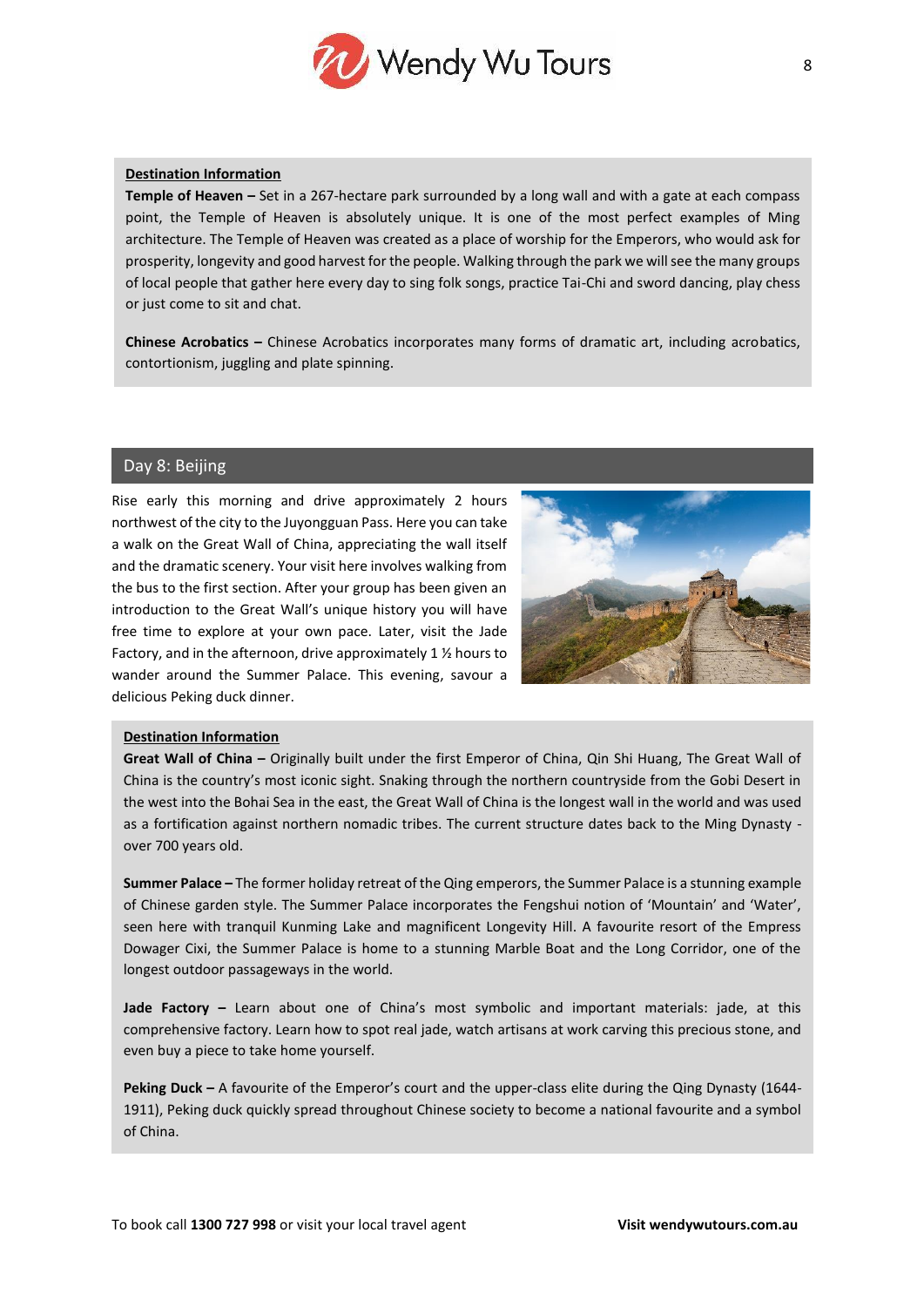

# Days 9-10: Depart Beijing

Any time before your flight is at leisure. You will be transferred from your hotel to the airport, according to the departure time of your international flight arriving home the same or following day.

Late check-out is not included in our China group tours. If you wish to book a late check-out for your final day in China, please contact our reservations department who can confirm additional pricing and make this arrangement for you, subject to availability at the hotel.

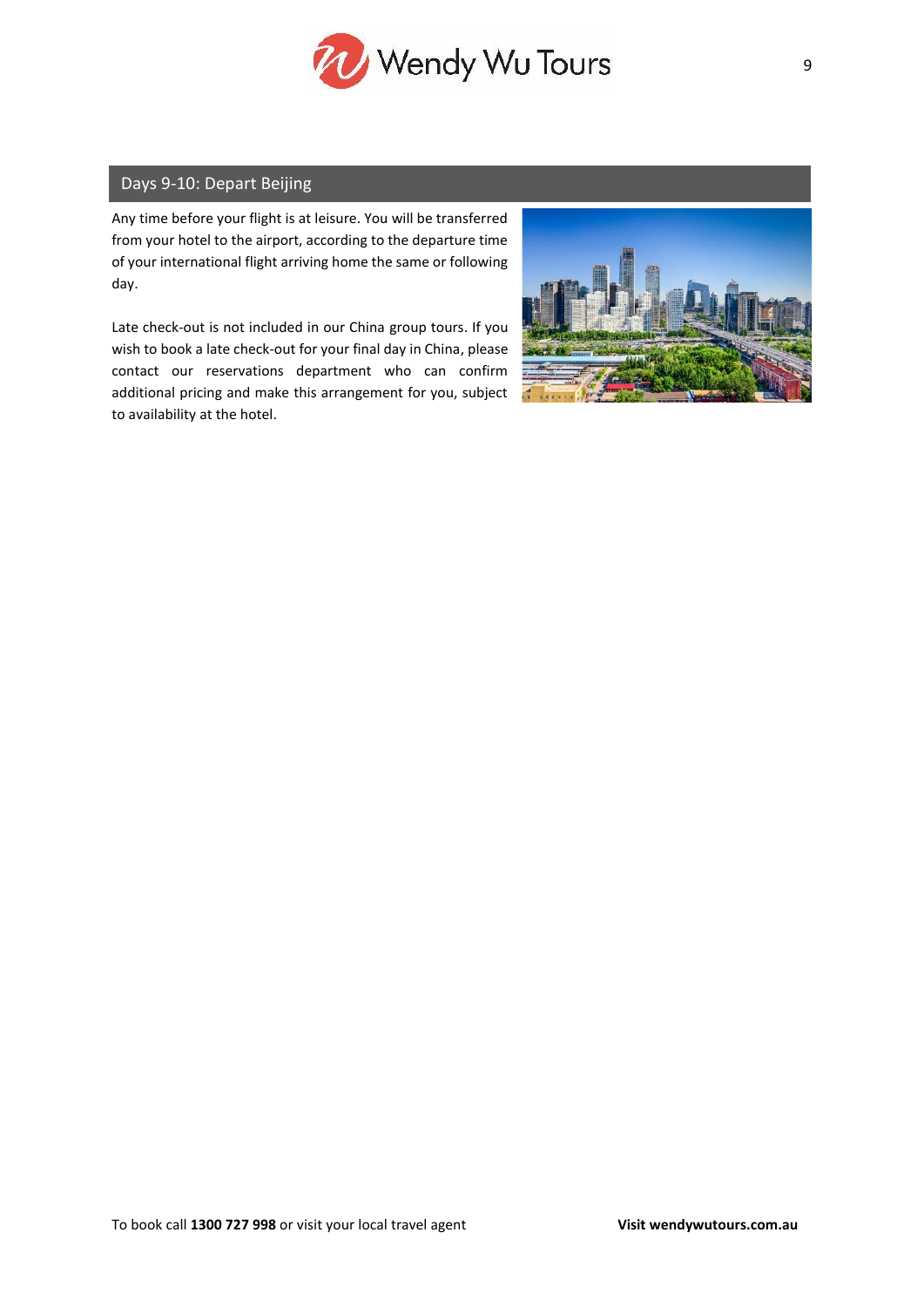

# A China Experience Travel Information

#### Visas

**E**ntry visas are required by all visitors to China and Wendy Wu Tours Visa Department can assist you with the process of obtaining a visa. Please be advised that your passport must have at least six months validity left on it when you arrive back into Australia.

For the latest information on visa procedures, processing times and requirements, please kindly refer to our website<https://www.wendywutours.com.au/help-and-advice/passports-and-visas/>

Please note the visa procedures and requirements may change at any time. These changes are often made by the relevant embassy or consulate, Wendy Wu Tours acts as a third party and has no influence on the process of a visa.

Wendy Wu Tours does not accept responsibility for lost or undelivered items.

All information with regards to visas will be updated regularly on our website as we find visas process' are changing on regular basis.

#### Insurance

We strongly encourage all customers to take a copy of their travel insurance documents (especially relevant international contact numbers) with them while on tour. We advise that you check the inclusions and procedures for lodging claims prior to your departure. These documents should be stored separately from the originals.

Wendy Wu Tours will not be liable for any costs incurred by you due to your failure to take out suitable travel insurance from the date of booking.

# Eating in China

Chinese cuisine is one of the most influential, diverse and flavoursome culinary styles in the world with a legacy stretching back thousands of years. Often, you'll find that the local Chinese style is very different from what you're used to at home. We welcome people on our tours with a wide variety of tastes and as such try to present an array of food to suit everyone in the group. Our schedule of meals is designed so that you can experience the local dishes, their individual flavours as well as the different ways they are prepared and cooked throughout China. All meals (excluding drinks) are included in our fully inclusive group tours from dinner on the day of the groups' arrival until breakfast on the groups' day of departure.

Dishes served in restaurants on our group tours are varied. Some will be vegetable-based with meat mixed in, and a few will be meat-based. Traditionally, Chinese people cook with a lot of vegetables because meat used to be hard to come by. Dishes often come pre-seasoned with soy sauce or other sauces. Our restaurants are well aware of the western palate – there are plenty of non-spiced options. Most meals are served with plain rice on the side which is intended as an accompaniment to your meal. Unlike the western world, Chinese people do not normally pre-heat their plates and food can be presented at a variety of temperatures, which is a typical Chinese way of doing things.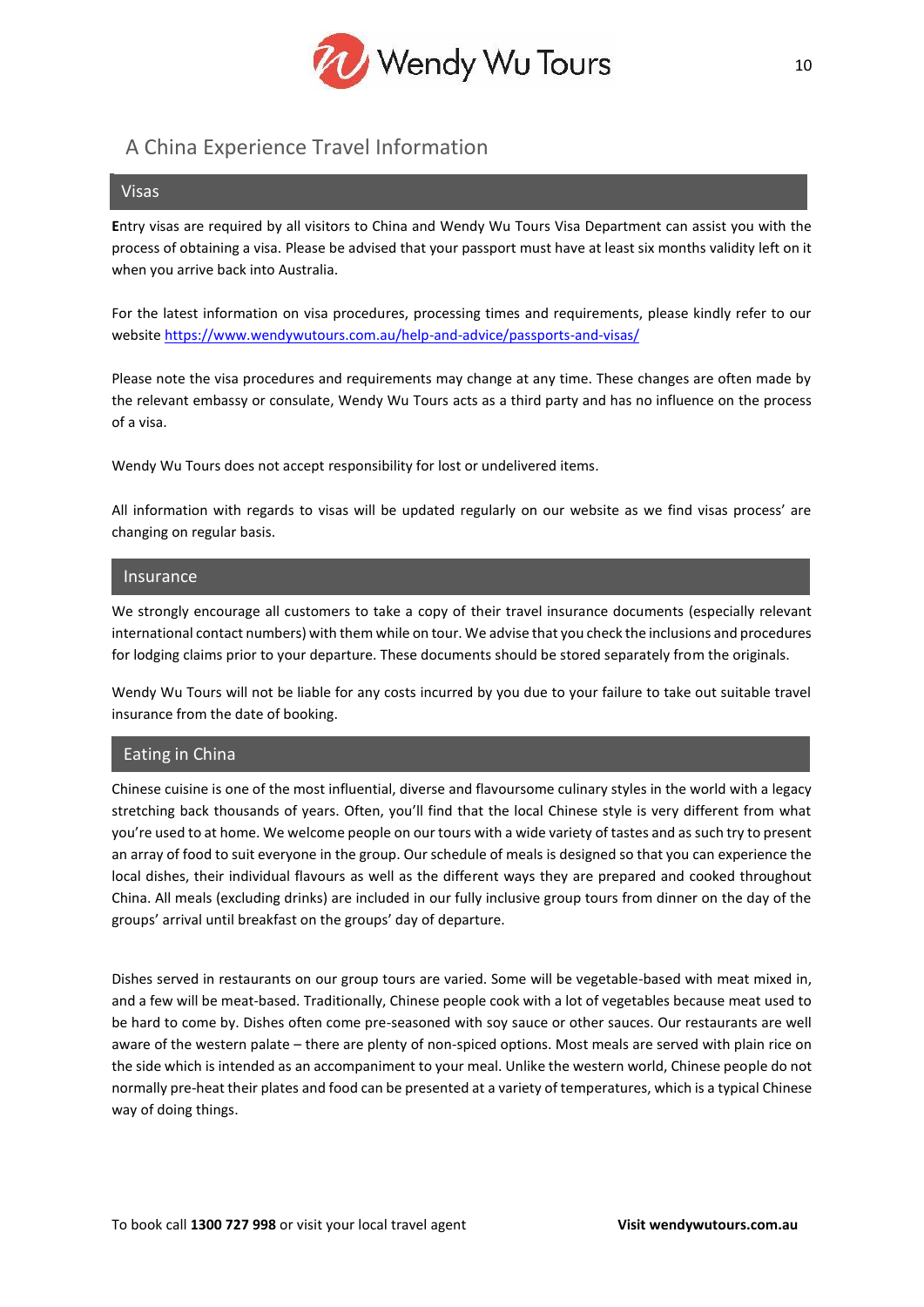

Your National Escort will do their utmost to cater for any special requests such as gluten free or vegetarian meals, however, people on restricted diets should expect complications. Although most Asian countries are now quite developed, only quite recently have they started to widely accept Western guests. Western food requirements are quite far removed from Asian food requirements, and even medical reasons can be quite difficult to explain. While our ground partners will do everything they can to cater for a wide range of dietary requirements on tour, we ask kindly for your patience and understanding that they cannot always be delivered to the standard you will be used to at home. It is recommended that passengers with food intolerances bring snacks or additional food items with them, especially when travelling further from major cities as not all dietary requests will be met due to the limited foods available.

Please read your travel guide which you will receive with your final documents for more information about eating in China. We recommend that when it comes to Chinese food, you stay open minded, try to be adventurous and always have a go with the chopsticks!

#### Accommodation

Your accommodation is selected for convenience of location, comfort or character, and can range from a business hotel in one city to a family run guesthouse in a smaller town. In more remote areas, accommodation may be of a lower standard and may not have all western amenities. Hotels are generally rated as local three to four-star standard, but please note that there is no international classification system for hotels and differences in facilities and quality do exist between Australia and China. All group tour hotels have private western bathroom facilities, air conditioning, TV and telephone. Plumbing and electricity supplies can be erratic and quite often the power in hotel rooms is turned off while guests are out of the room. If you experience any difficulty, please speak to your National Escort/Local Guide. Rest assured that all hotels used by Wendy Wu Tours are regularly inspected by our staff and our partners to ensure that standards meet your needs. Please note that double bed requests can be made at time of booking but can't be guaranteed.

#### Transport

**Coaches:** Coaches with air conditioning are used on our group tours for city sightseeing, short excursions to the countryside and longer transfers where necessary. Roads in China have generally improved over recent years, but traffic and/or weather conditions may extend driving times. Road construction work usually covers an enormous section of road – not just 1-2 kilometres as you may be used to. For this reason, the timings listed in the itinerary are approximations only. There may be sections of road where the surface is comparatively bumpy but our drivers will do their utmost to lessen the impact.

**Planes:** Internal flights are based on economy class with reputable airlines. Pre-seat flight allocation is unavailable.

**Trains:** On this tour, you will take a high-speed train journey. You will travel in second-class soft seats with air conditioning. For train journeys you must ensure that you pack liquids, aerosols and gels/lotions in your hand luggage as per recent regulations. The National Escort will inform you of specific details prior to boarding. The train companies have implemented a policy which does not allow passengers to carry inflammable liquids including aerosols, styling gel, compressed air or insecticides; any explosives, magnetised material, knives, scissors or sharp items (medication is fine). Bag checks are conducted randomly and any of these items may be confiscated before boarding the train (in hand luggage or main luggage).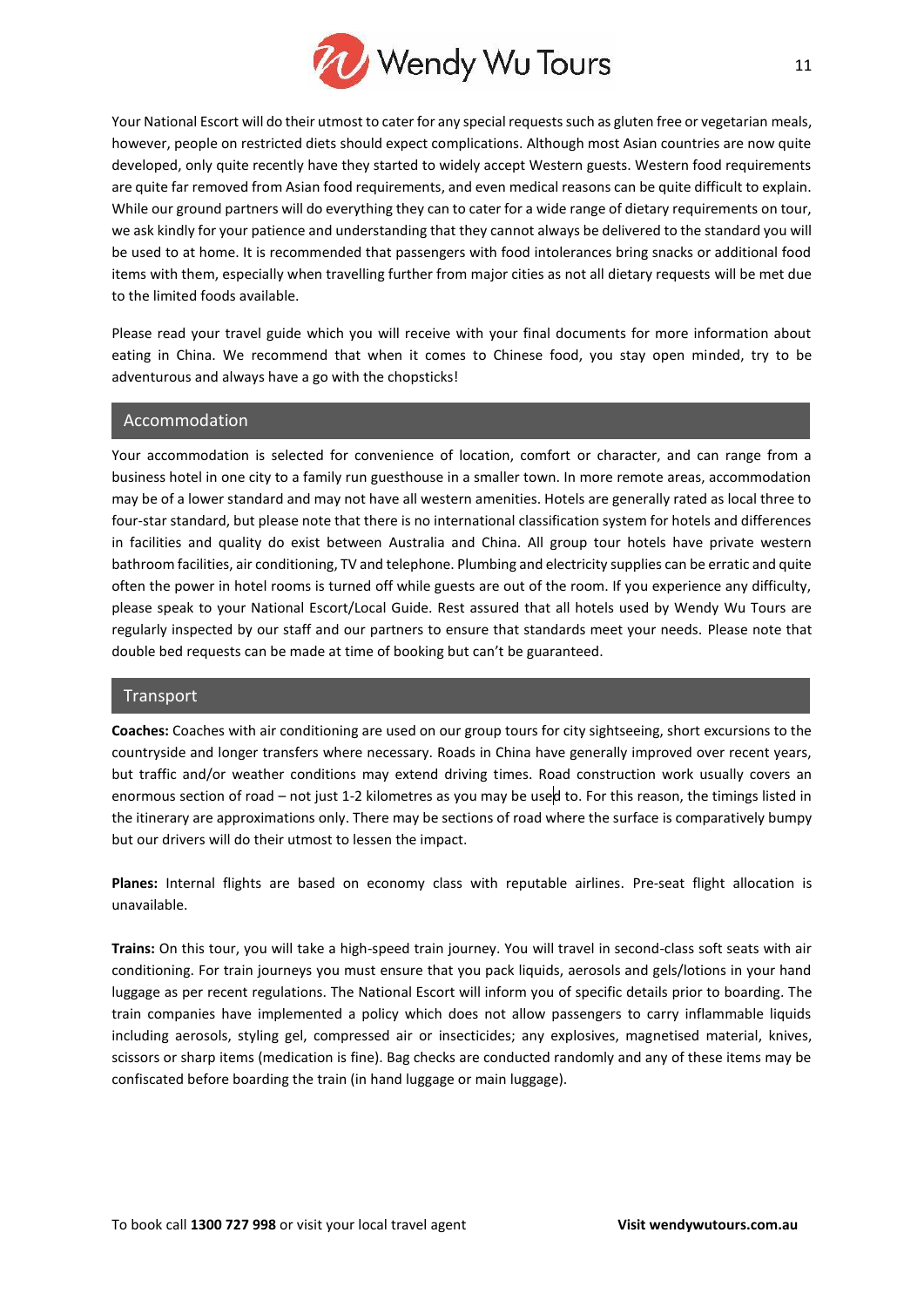

# Development in China

Though parts of China match the west in modernity and technological advances, it is important to remember that China is still a developing country and as such, many aspects of tourism in China do not have the solid infrastructure and safety standards as seen here in the west.

# Chinese Public Holidays

If you are travelling within the below Chinese Public Holidays please note that celebrations last for several days and during these times some businesses will be closed and coach, air and train travel may be affected. Tourist attractions will be open but may be crowded. Chinese New Year is on  $12<sup>th</sup>$  February 2021 and on the  $1<sup>st</sup>$  of February 2022. Golden Week. Golden Week public holidays fall annually between  $1^{st}$  – 3<sup>rd</sup> May and  $1^{st}$  – 7<sup>th</sup> October.

# Souvenirs

We want to be able to give you an opportunity to buy souvenirs; so in each city, we will visit a workshop or factory which demonstrates a craft or product unique to that region with pieces available to buy. We understand that souvenir hunting is not for everyone so we aim to take you to places which hold local interest; for example, in Shanghai you will be able to see how silk is created all the way from the silk worm to beautiful garments; and in Xian we will take you to a workshop which creates replicas of the Terracotta Warriors, from tiny little warriors to seven foot behemoths! We trust you will enjoy these opportunities to learn about local arts and crafts and understand their historical and cultural importance.

# Group Size

Most of our groups consist of 10 travellers or more and will be accompanied by both a National Escort and local guides. There will usually be no more than 28 travellers in each group although you may encounter other Wendy Wu tour groups while you are travelling.

All our departures are guaranteed to operate with a minimum of 8 travellers booked (unless cancelled due to factors beyond our control). However, at our discretion we may operate departures with a smaller group size as we try to operate advertised departures wherever it is viable to do so. For groups with fewer than 10 travellers, departures will operate with local guides only.

# Tipping Policy

Local tipping is customary in Asia. However, this can often lead to awkwardness in knowing when it is appropriate to tip and how much, as well as ensuring you have a suitable amount of change available at the time. For your convenience, with years of experiences in providing the best customer service, Wendy Wu Tours operates a kitty system on our Group Tours so your National Escort will look after this aspect of your trip for you. It also ensures that the amounts paid are reasonable for you but still fair for the local people. The amount is stated on each Group Tour page will be advised again on your final documentation. Tipping is in RMB and will be collected by your National Escort on arrival and distributed throughout the tour on your behalf. Any additional tipping on any of our tours is welcomed at your discretion. Further guidance for tipping contributions will be outlined in your final documentation.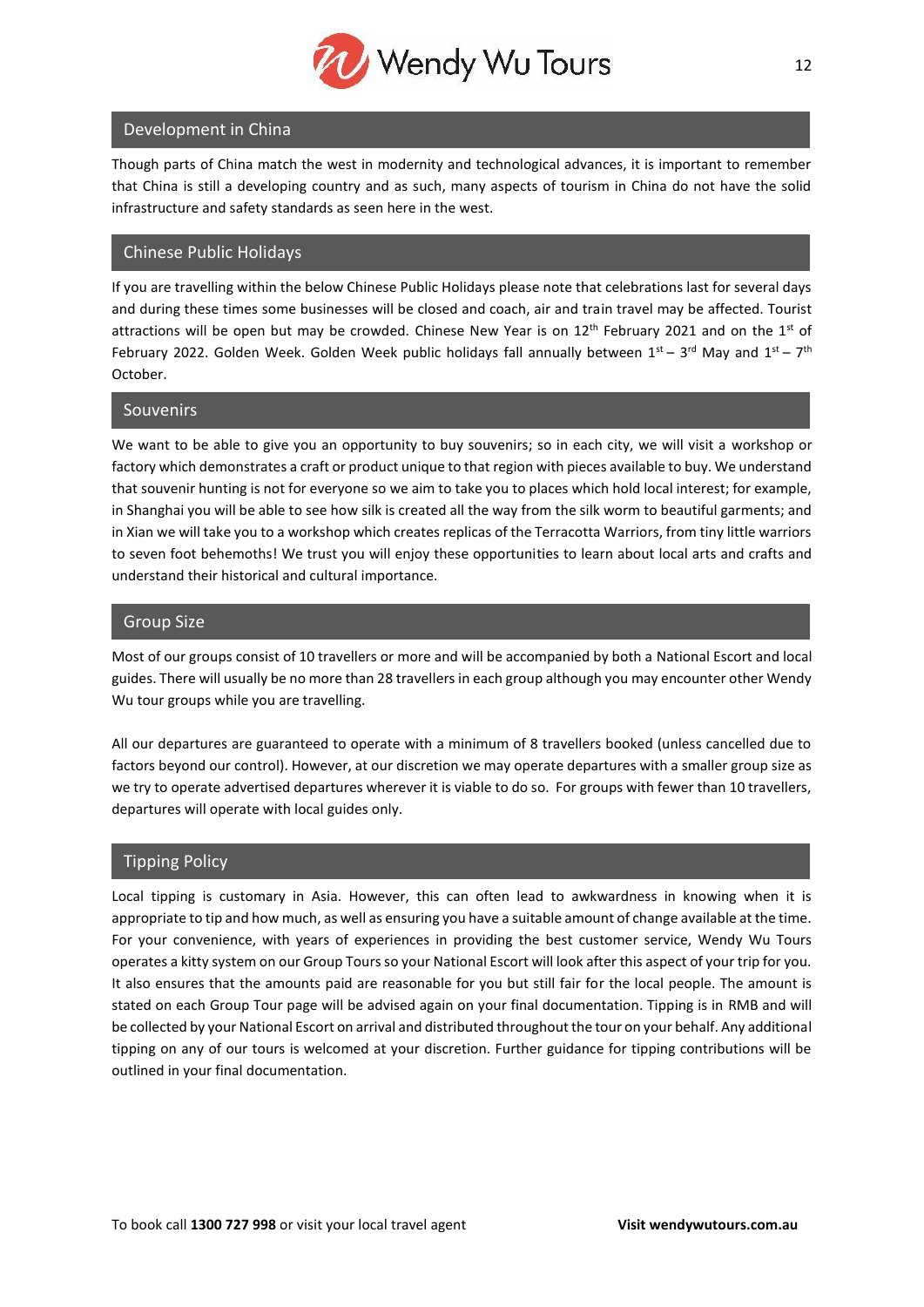

# Packing list and Climate

Please refer to our website or brochure for detailed temperature charts.

You will find a complete packing list and a helpful climate chart in the 'Suggested Packing List', which will be included in the pre-departure information link sent within your deposit documentation. Seasonal weather patterns can be quite unpredictable. Up to the minute information on worldwide weather can be found on [www.weather.com](http://www.weather.com/)

# **Luggage**

All travellers are limited to two items of luggage each; a suitcase with a maximum weight of 20kg and one piece of hand luggage with a maximum weight of five kilograms. It is essential that your luggage is lockable. Please note that authorities will only allow bottles onto the aircraft if they have been checked in as main baggage. Bottles in hand luggage may be confiscated.

# Exchanging Cash

It is highly recommended that extra care and attention is paid when exchanging money when travelling to cities outside of Beijing and Shanghai. US Dollars are easily exchanged throughout China and other currencies such as Australian Dollars can generally be exchanged in hotels and airports provided notes are new and undamaged. We suggest exchanging your money before travelling to remote areas and smaller towns, as exchange facilities can be limited. Your National Escort will remind you to do this before departure.

# Personal Expenses & Optional Tours

Personal Expense - You will need to take some extra money to cover drinks, laundry and souvenirs, plus any additional sightseeing that may be offered to you. Based on the advice of previous customers an approximate amount of \$250AUD per person, per week should be sufficient; however, for those that can't resist a bargain or may wish to participate in all of the optional excursions, consider allocating a higher amount.

Optional Tours - May be offered in each city you visit during your tour. These are not included in the standard itinerary and will only be available if time permits and if seats are available. In your Final Documentation an Optional Excursion Sheet will be included outlining the activities available in each city and local cost associated. Please ensure you have additional funds available if you feel you may wish to participate in any extra activities. Each option will be arranged locally by your National Escort/Local Guide, participation and tipping for optional excursions is completely at your discretion.

# Climbing Steps

Sightseeing at nearly all of the palaces, fortresses and some temples involves climbing quite a number of steps. These palaces were built to provide defense against potential invaders so nearly all of them stand on top of a hill, while the interiors have layers of narrow hallways and steps to slow down the advance of enemies once they were inside. The steps tend to be quite large, not level and sometimes without handrails. Hindu and Buddhist temples or pagodas also tend to be built at an elevation, as this is the most auspicious position according to ancient beliefs. This means you sometimes need to walk from the bus park to the entrance, and/or need to climb some steps inside.

People with knee or hip injuries, who have poor balance or are otherwise unable to complete these activities independently should consider the suitability of this itinerary carefully.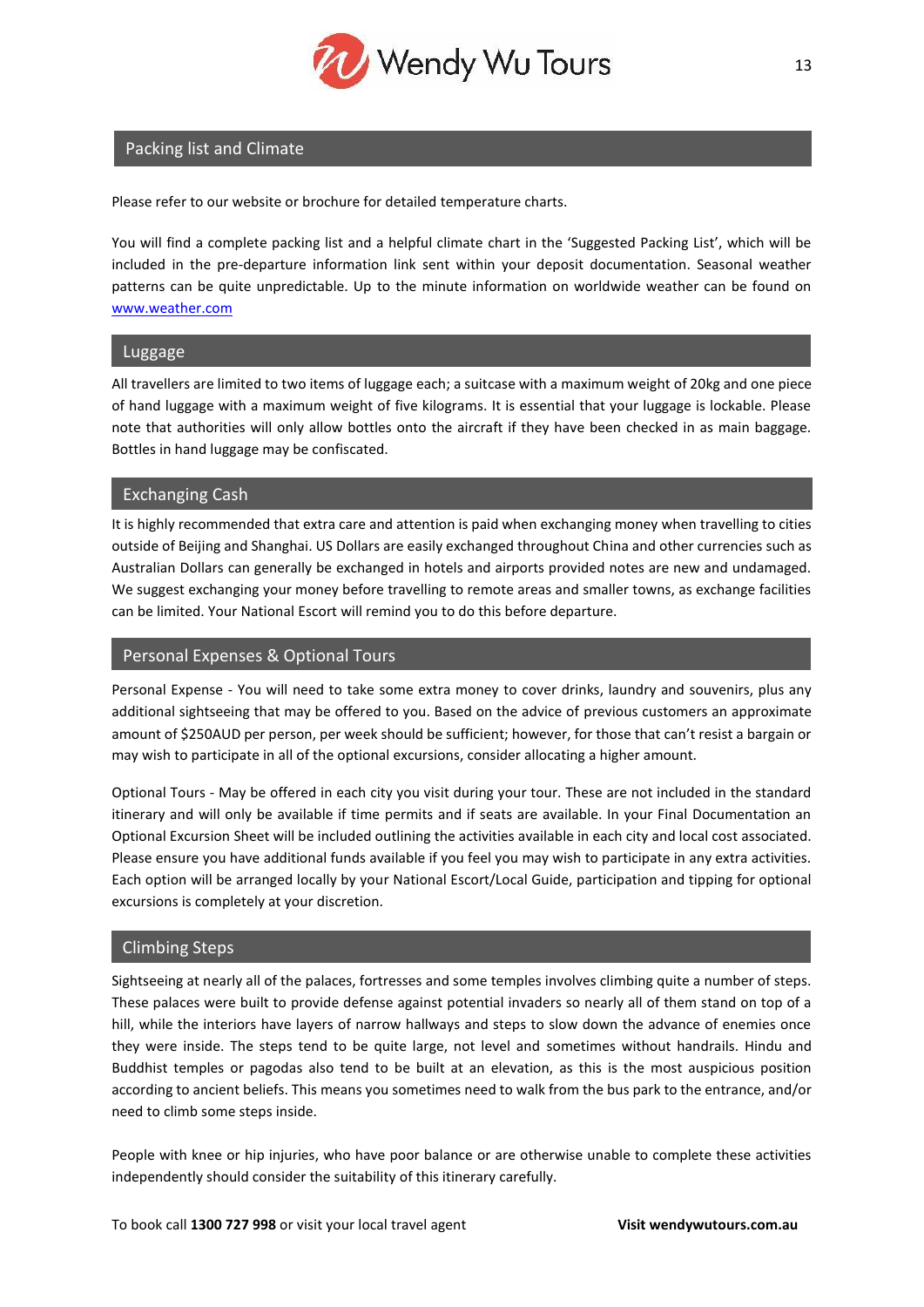

# Vaccinations and Your Health

We recommend that you contact either your GP or Travelvax (1300 360 164) for advice on vaccinations and travel health. Travelvax has a comprehensive website that you may also find useful [www.travelvax.com.au](http://www.travelvax.com.au/)

### Before You Leave

We strongly recommend registering your travel plans with [www.smartraveller.gov.au](http://www.smartraveller.gov.au/) as in the event of an emergency, Australian Consular assistance will be more readily available. You can also access the Australian Government's travel advisory service for up to date information about your destination on the same website.

# After Your Booking

Once you have booked with Wendy Wu Tours, you will receive a confirmation invoice followed by deposit documentation, which includes a visa application form (if applicable), and a help sheet. Your final documentation pack will be sent to you approximately 2-3 weeks prior to departure.

**Last updated: October 2020**